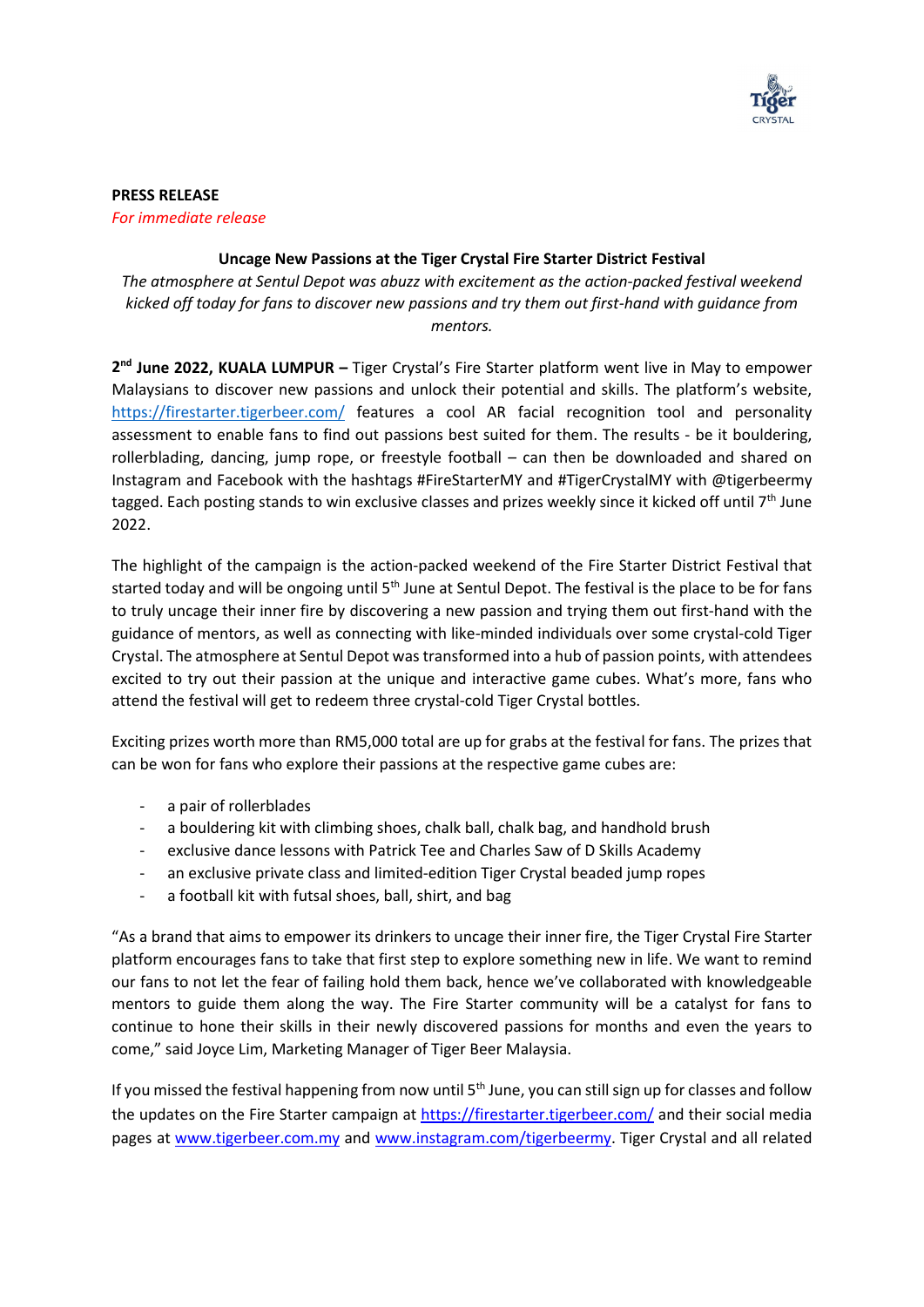

promotions and activities are strictly for non-Muslims aged 21 and above only. Tiger Crystal advocates responsible consumption and urges consumers to not drink and drive.

## **About the Tiger Crystal Fire Starter Mentors**

**Rollerblading:** Wee Chong Hooi discovered his passion for stunt rollerblading back in 1998 and became the sponsored rider of Wheel Love in 2011. He has participated in many international competitions, including FISE, IOXC in Indonesia, and Stunts4Swags in Malaysia and Singapore. He is also the first Malaysian to earn a signature aggressive inline skate wheel!

**Jump Rope:** Inspired by the jump rope community around the globe, Janine Cherrie decided to pick up her dusty ropes to stay active while working from home. It wasn't long after that she discovered freestyle jump rope and fell in love with the sport!

**Dancing:** Danny Lee from 3P is the founder and leader of Rejuvenate Dance Crew. He specializes in popping, b-boy, and street dance. Under his leadership, the dance crew has won multiple awards, including 2<sup>nd</sup> place in 8TV's Showdown All Stars and even the Best Showcase Award in Asian Battleground 2016!

**Bouldering:** Rubes Charles Leong is a fitness enthusiast with a passion for climbing. Her goal is to climb as many crags around the world as possible. Being a woman in the male-dominated field of extreme sports, she hopes to defy all gender stereotypes and inspire many more to join the fun! Rubes is one of the top 10 finalists of the RAGAS Karnival Sukan Extreme Bouldering Competition and Obstacle Warrior National Championships 2021!

**Football:** Patrick Tee and Charles Saw are experienced coaches from D Skills Academy. Being Malaysia's leading football academy, D Skills offers professional hybrid football skills development programs for players of different age groups. Their proven successful training methods have transcended over 5,000 football players' skills!

**END**

## **For editorial enquiries or further information, please contact:**

| Salini Muniandy                 | <b>Arvina Gill</b>                       |
|---------------------------------|------------------------------------------|
| <b>Public Relations Manager</b> | <b>Brand Public Relations Specialist</b> |
| <b>HEINEKEN Malaysia Berhad</b> | <b>HEINEKEN Malaysia Berhad</b>          |
| E: salini.muniandy@heineken.com | E: arvina.kaurgill@heineken.com          |
| $M: +6016426-5079$              | $M: +6012422-6816$                       |

## Heineken Malaysia Berhad

HEINEKEN Malaysia with its portfolio of iconic international brands is the leading brewer in the country. The Company brews, markets and distributes:

- The World's No. 1 international premium beer Heineken®
- The great taste of Heineken® with dealcoholised Heineken® 0.0
- The World-acclaimed iconic Asian beer Tiger Beer